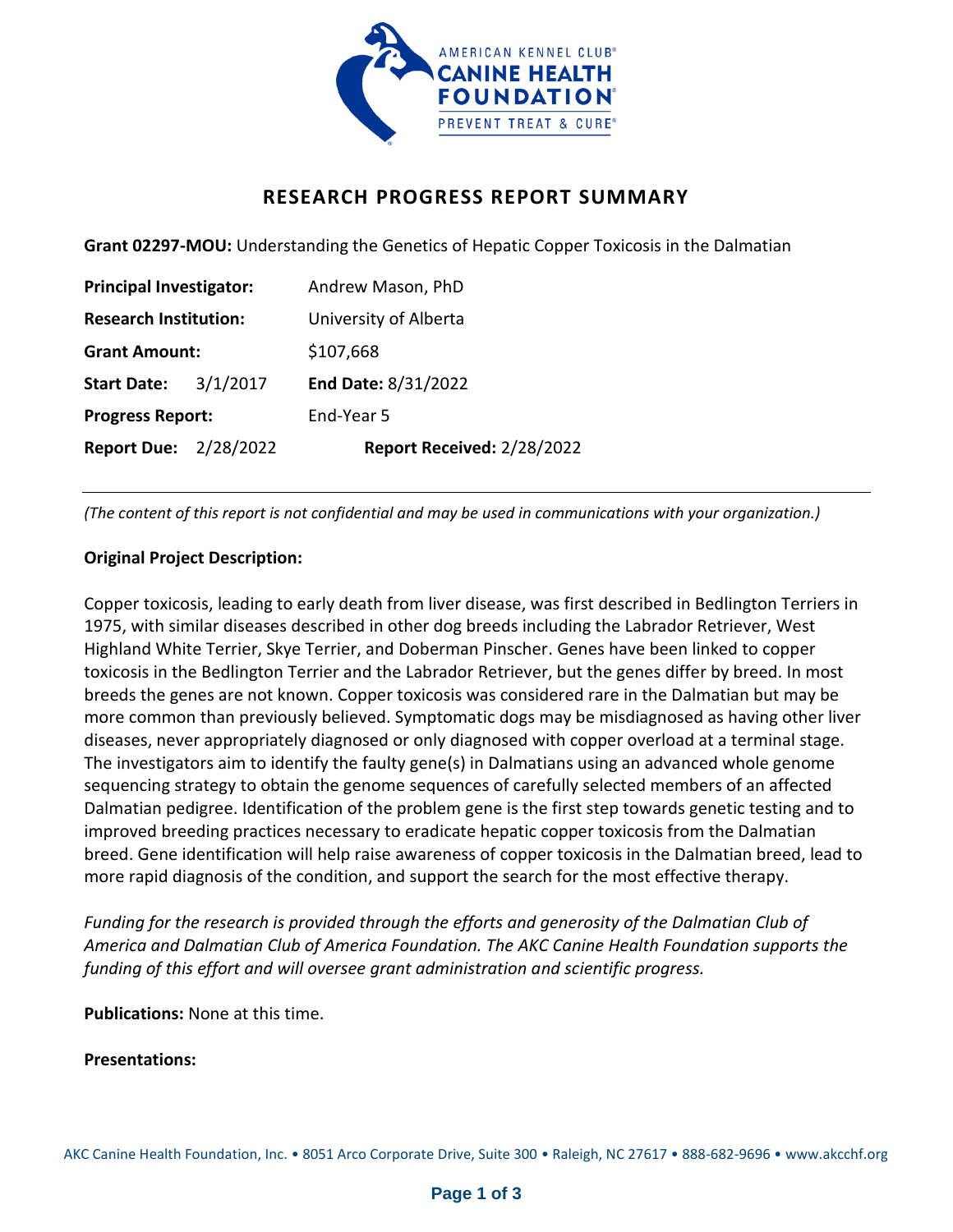

09.01.19

Twedt DC. Hepatic Copper Storage Disorder in the Dalmatian. Dalmatian Club of America, Betty Garvin Memorial Speaker Series, Colorado Springs, USA. May 9, 2018 (ORAL).

Macintyre G, Stothard P, Twedt D and Mason AL. Understanding the Genetics of Hepatic Copper Toxicosis in the Dalmatian. GI Research Day, Division of Gastroenterology, Medicine, Faculty of Medicine & Dentistry, U Alberta, Edmonton, Canada. May 1st, 2018 (POSTER) https://sites.google.com/ualberta.ca/gi-reserach-day-2018/home

Macintyre G (Stothard P, Twedt D and Mason AL). Genetic culprits in canine copper hepatopathies. March 11th, 2020. Medical Genetics, Faculty of Medicine & Dentistry, University of Alberta.

Macintyre G (Stothard P, Twedt D and Mason AL). Hepatic copper toxicosis in the Dalmatian: analyses of known canine CT-associated genes. Annual City-wide GI Research Day. Tuesday, April 28, 2020. Hosted by the Division of Gastroenterology, Medicine, Faculty of Medicine & Dentistry, U Alberta, Edmonton, Canada. CANCELLED.

## **Report to Grant Sponsor from Investigator:**

Dalmatians may be at risk of inheriting a rare copper storage disorder of the liver, canine copper toxicosis (CT). CT can be fatal and can quickly spread through a pedigree if left unmanaged. The disorder is known to affect several breeds, including the Bedlington Terrier and Labrador. The problem genes have been identified in these two breeds. Many dogs respond to copper chelation therapies. Early identification of dogs-at-risk either prior to the appearance of symptoms, or at an early stage of copper accumulation, can save lives. A genetic test can help to identify dogs-at-risk in early life. The test can also help to reduce the spread of problem genes by enabling breeders to make informed choices prior to breeding carriers of CT-associated genes.

We are working with the DCA Copper Storage Disorder Study Group (CSDSG) to try to understand the extent of the problem in Dalmatians in the US and Canada. Our studies indicate that CT in the Dalmatian is likely an inherited condition, as in other breeds. We are now in the process of tracking some genetic variants across our pedigree to find the culprit gene, or genes. We hope to understand the root cause of the disorder, to develop a genetic test to improve the lives of affected dogs, and to help eradicate CT from the Dalmatian breed.

Objective 1 (to better understand CT prevalence) and objective 2 (to identify candidate genes) are almost complete, and the third aim, to develop a CT gene test to enable rapid testing, is underway.

We would like to thank the CSDSG, DCA and AKC Canine Health Foundation for the opportunity to evaluate CT in the Dalmatian breed, and all of the concerned breeders who have committed funds and information in support of these studies. The recruitment phase for the study is now complete, and we